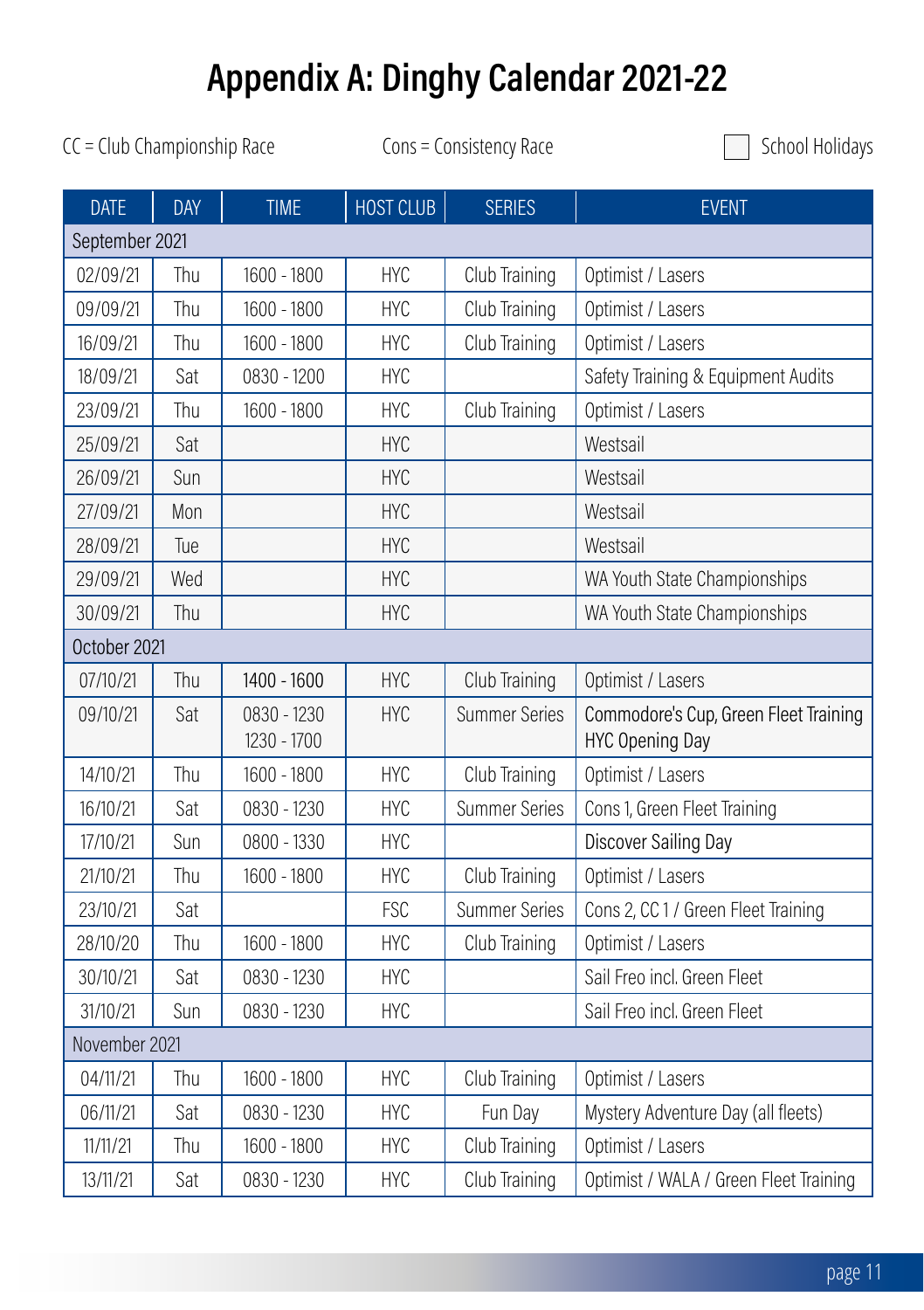| <b>DATE</b>             | <b>DAY</b> | <b>TIME</b>   | <b>HOST CLUB</b> | <b>SERIES</b>                                      | <b>EVENT</b>                                  |  |
|-------------------------|------------|---------------|------------------|----------------------------------------------------|-----------------------------------------------|--|
| November 2021 Continued |            |               |                  |                                                    |                                               |  |
| 18/11/21                | Thu        | 1600 - 1800   | <b>HYC</b>       | Club Training                                      | Optimist / Lasers                             |  |
| 20/11/21                | Sat        | 0830 - 1230   | <b>HYC</b>       | <b>Summer Series</b>                               | Cons 3, CC 2 / Green Fleet Training           |  |
| 25/11/21                | Thu        | 1600 - 1800   | <b>HYC</b>       | Club Training                                      | Optimist / Lasers                             |  |
| 27/11/21                | Sat        | 0830 - 1230   | <b>HYC</b>       | Summer Series                                      | Cons 4 / Green Fleet                          |  |
| December 2021           |            |               |                  |                                                    |                                               |  |
| 02/12/21                | Thu        | 1600 - 1800   | <b>HYC</b>       | Club Training                                      | Optimist / Lasers                             |  |
| 04/12/21                | Sat        |               | <b>RFBYC</b>     |                                                    | ICR incl. Green Fleet                         |  |
| 05/12/21                | Sun        |               | <b>RFBYC</b>     |                                                    | ICR incl. Green Fleet                         |  |
| 09/12/21                | Thu        | 1600 - 1800   | <b>HYC</b>       | Club Training                                      | Optimist / Lasers                             |  |
| 11/12/21                | Sat        |               | <b>HYC</b>       | Summer Series                                      | Cons 5, CC 3 / Green Fleet Training           |  |
| 16/12/21                | Thu        | 1600 - 1800   | <b>HYC</b>       | Club Training                                      | Optimist / Lasers                             |  |
| 18/12/21                | Sat        | $1000 - 1400$ | <b>HYC</b>       |                                                    | Christmas Fun Day                             |  |
| 25/12/21                | Sat        |               |                  |                                                    | Christmas Day                                 |  |
| 26/12/21                | Sun        |               |                  |                                                    | <b>Boxing Day</b>                             |  |
| 27/12/21                | Mon        |               |                  |                                                    | Christmas Day Observed                        |  |
| 28/12/21                | Tue        |               |                  |                                                    | Boxing Day Observed                           |  |
| January 2022            |            |               |                  |                                                    |                                               |  |
| 01/01/22                | Sat        |               |                  |                                                    | New Year's Day                                |  |
| 02/01/22                | Sun        |               |                  |                                                    | 2022 Australian Laser Championships (2-8 Jan) |  |
| 13/01/22                | Thu        |               |                  | 2022 Australian Optimist Championships (13-15 Jan) |                                               |  |
| 20/01/22                | Thu        | 1400 - 1600   | <b>HYC</b>       | Club Training                                      | Optimist / Lasers                             |  |
| 22/01/22                | Sat        | 0830 - 1230   | <b>HYC</b>       | <b>Summer Series</b>                               | Cow Rock Race                                 |  |
| 26/01/22                | Wed        |               |                  |                                                    | Australia Day                                 |  |
| 27/01/22                | Thu        | 1400 - 1600   | <b>HYC</b>       | Club Training                                      | Optimist / Lasers                             |  |
| 29/01/22                | Sat        | 0830 - 1230   | <b>HYC</b>       | Adventure Day                                      | Mystery Adventure Day (all fleets)            |  |
| February 2022           |            |               |                  |                                                    |                                               |  |
| 03/02/22                | Thu        | 1600 - 1800   | <b>HYC</b>       | Club Training                                      | Optimist / Lasers                             |  |
| 05/02/22                | Sat        | 0845 - 1230   | <b>HYC</b>       | <b>Summer Series</b>                               | Cons 6, CC 4 / Green Fleet Training           |  |
| 10/02/22                | Thu        | 1600 - 1800   | <b>HYC</b>       | Club Training                                      | Optimist / Lasers                             |  |
| 12/02/22                | Sat        | 0900 - 1200   | HYC              | Club Training                                      | Green Fleet Training                          |  |
|                         |            |               | <b>RPYC</b>      |                                                    | RPYC MINI Series & Opti State Champs          |  |
| 13/02/22                | Sun        |               | <b>RPYC</b>      |                                                    | RPYC MINI Series & Opti State Champs          |  |
| 17/02/22                | Thu        | 1600 - 1800   | <b>HYC</b>       | Club Training                                      | Optimist / Lasers                             |  |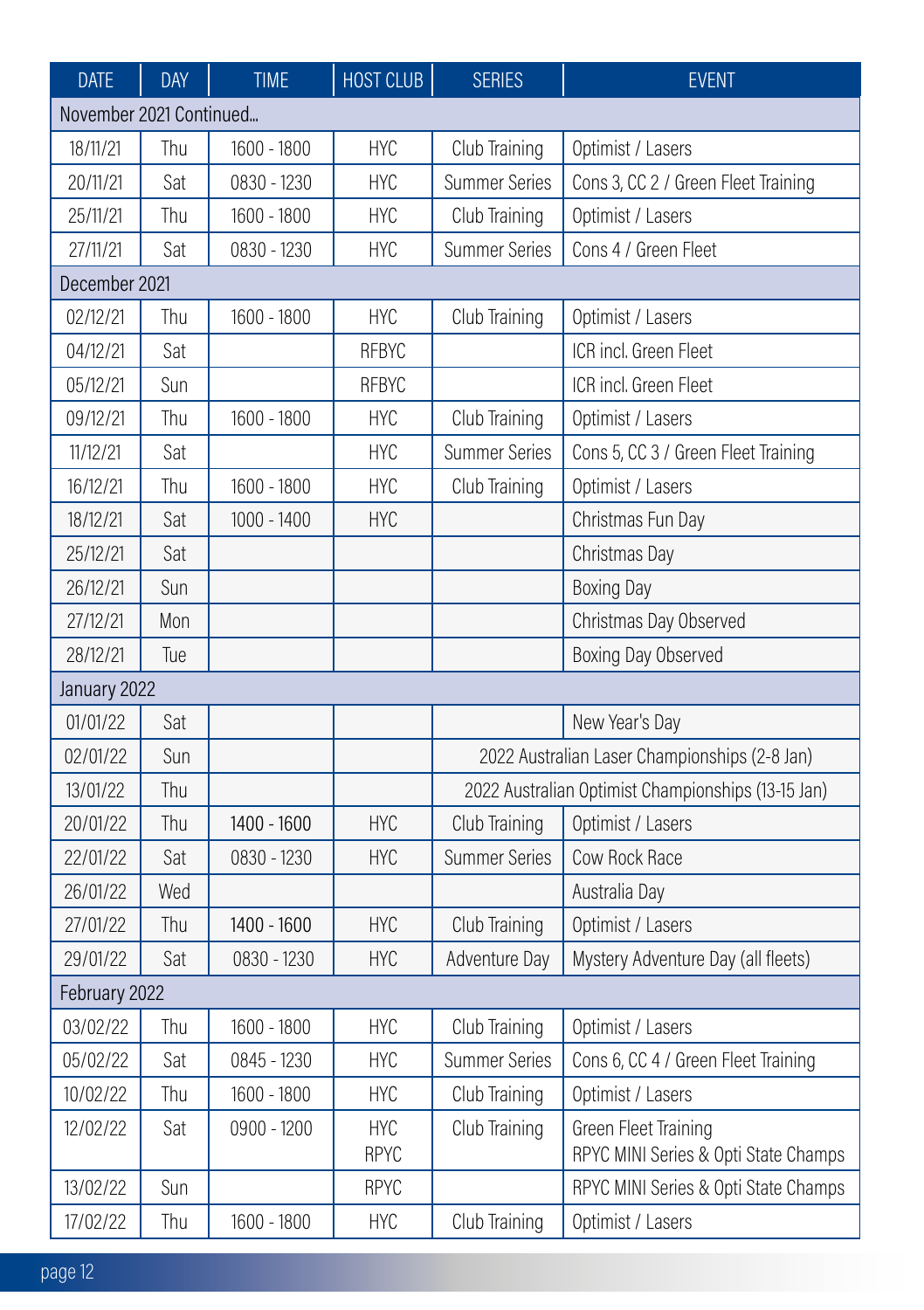| <b>DATE</b>             | <b>DAY</b> | <b>TIME</b>                | HOST CLUB                | <b>SERIES</b>             | <b>EVENT</b>                                                        |  |
|-------------------------|------------|----------------------------|--------------------------|---------------------------|---------------------------------------------------------------------|--|
| February 2022 Continued |            |                            |                          |                           |                                                                     |  |
| 19/02/22                | Sat        | 0830 - 1230                | <b>HYC</b>               | Adventure Day             | Mystery Adventure Day (all fleets)                                  |  |
| 24/02/22                | Thu        | 1600 - 1800                | <b>HYC</b>               | Club Training             | Optimist / Lasers                                                   |  |
| 26/02/21                | Sat        | 0830 - 1230                | <b>HYC</b>               | <b>Summer Series</b>      | Cons 7 / Green Fleet Training                                       |  |
| March 2022              |            |                            |                          |                           |                                                                     |  |
| 07/03/22                | Mon        |                            |                          |                           | Labour Day                                                          |  |
| 10/03/22                | Thu        | 1600 - 1800                | <b>HYC</b>               | Club Training             | Optimist / Lasers                                                   |  |
| 12/03/22                | Sat        |                            | <b>HYC</b>               | <b>Summer Series</b>      | Cons 8, CC 5 / Green Fleet Training                                 |  |
| 17/03/22                | Thu        | 1600 - 1800                | <b>HYC</b>               | Club Training             | Optimist / Lasers                                                   |  |
| 19/03/22                | Sat        | 0830 - 1230                | <b>HYC</b>               | <b>Summer Series</b>      | Cons 9 / 125 Invitation Race / Green<br>Fleet Training              |  |
| 24/03/22                | Thu        | 1600 - 1800                | <b>HYC</b>               | Club Training             | Optimist / Lasers                                                   |  |
| 26/03/22                | Sat        | 0830 - 1230                | <b>HYC</b>               | <b>Summer Series</b>      | Cons 10, CC 6 / Green Fleet Training                                |  |
| April 2022              |            |                            |                          |                           |                                                                     |  |
| 02/04/22                | Sat        |                            | <b>HYC</b>               |                           | Little Island Race / Green Fleet Training                           |  |
| 07/04/22                | Thu        | 1600 - 1800                | <b>HYC</b>               | Club Training             | Optimist / Lasers                                                   |  |
| 09/04/22                | Sat        | 0830 - 1230                | <b>HYC</b>               |                           | <b>Volunteers Race</b>                                              |  |
| 15/04/25                | Fri        |                            | <b>HYC</b>               |                           | Good Friday / Sail Easter Registration                              |  |
| 16/04/22                | Sat        |                            | <b>HYC</b>               |                           | Sail Easter                                                         |  |
| 17/04/22                | Sun        |                            | <b>HYC</b>               |                           | Sail Easter                                                         |  |
| 18/04/22                | Mon        |                            | <b>HYC</b>               |                           | Easter Monday                                                       |  |
| 21/04/22                | Thu        | 1400 - 1600                | <b>HYC</b>               | Club Training             | Optimist / Lasers                                                   |  |
| 25/04/22                | Mon        |                            |                          |                           | ANZAC Day                                                           |  |
| 28/04/22                | Thu        | 1600 - 1800                | <b>HYC</b>               | Club Training             | Optimist / Lasers                                                   |  |
| 30/04/22                | Sat        | 0830 - 1230                | <b>HYC</b>               |                           | Try a Different Fleet Day                                           |  |
| May 2022                |            |                            |                          |                           |                                                                     |  |
| 07/05/22                | Sat        | 0900 - 1200                | <b>HYC</b>               | Club Training             | Optimist / Lasers / Green Fleet                                     |  |
| 14/05/22                | Sat        | 0900 - 1200<br>1730 - 2030 | <b>HYC</b><br><b>HYC</b> | Club Training<br>Function | Optimist / Lasers / Green Fleet<br><b>Dinghy Presentation Night</b> |  |
| 21/05/22                | Sat        |                            | <b>FSC</b>               | <b>Huck Scott</b>         | Race Day 1                                                          |  |
| 23/05/22                | Mon        | 1900                       | <b>HYC</b>               |                           | Dinghy Division AGM                                                 |  |